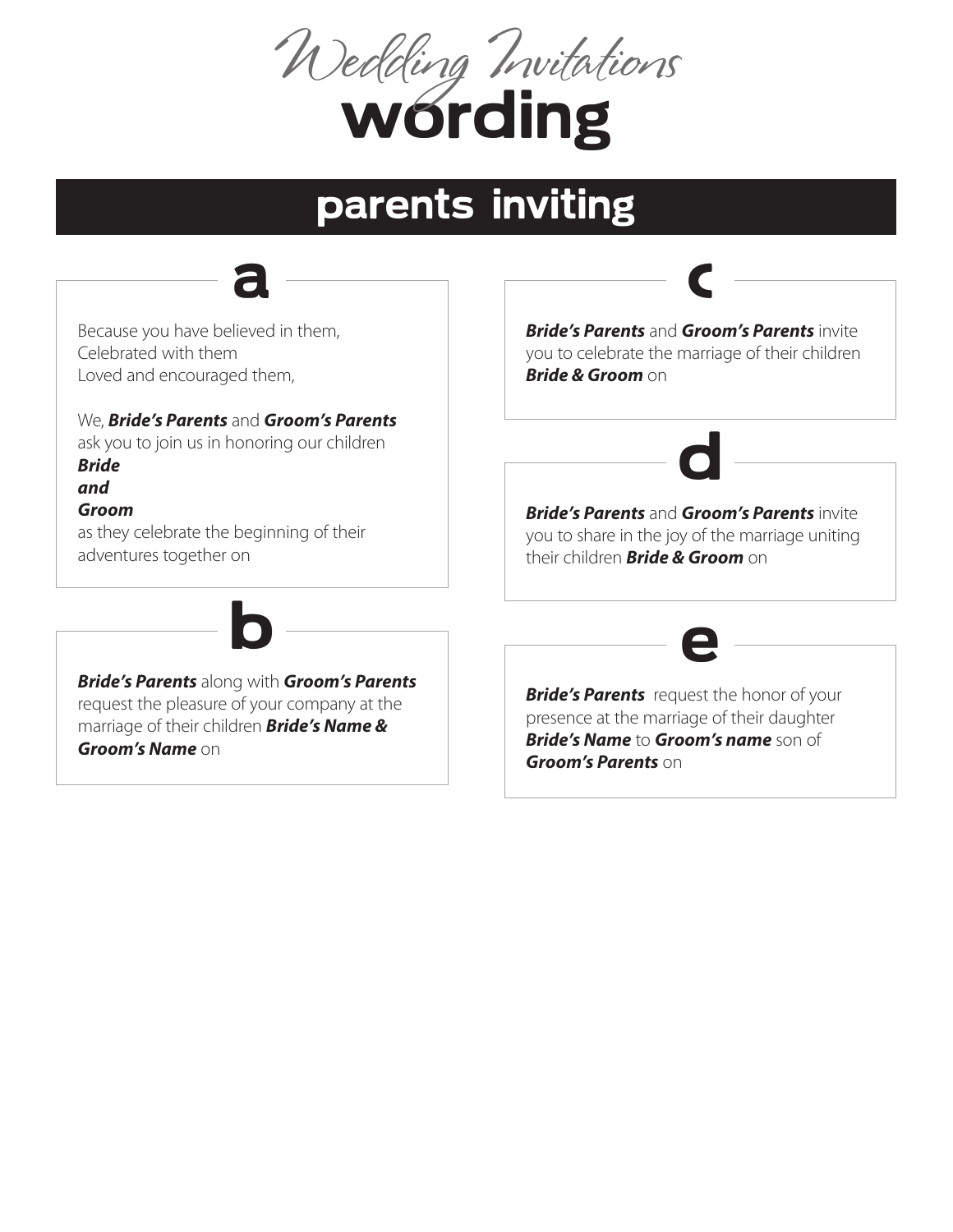

Because you have shared in their lives through your friendship and love *Bride & Groom* together with their *Parents (Can insert parents name for Bride and/or Groom)* Invite you to share in their Joy at their wedding

f

Along with their parents *Bride's Name* and *Groom's Name* request the honor of your presence at their marriage on

g

Together with their parents *Bride's Name* and *Groom's Name* request the pleasure of your company at the celebration of their union on

h

Together with their parents *Bride's Name* and *Groom's Name* invite you to share with them a celebration of love on

i

Together with their parents *Bride's Name* and *Groom's name* invite you to join them as they wed on

j



*Bride's Name* and *Groom's Name* are getting married. Together with their parents *Bride's Parents* and *Groom's Parents* invite you to join in the celebration on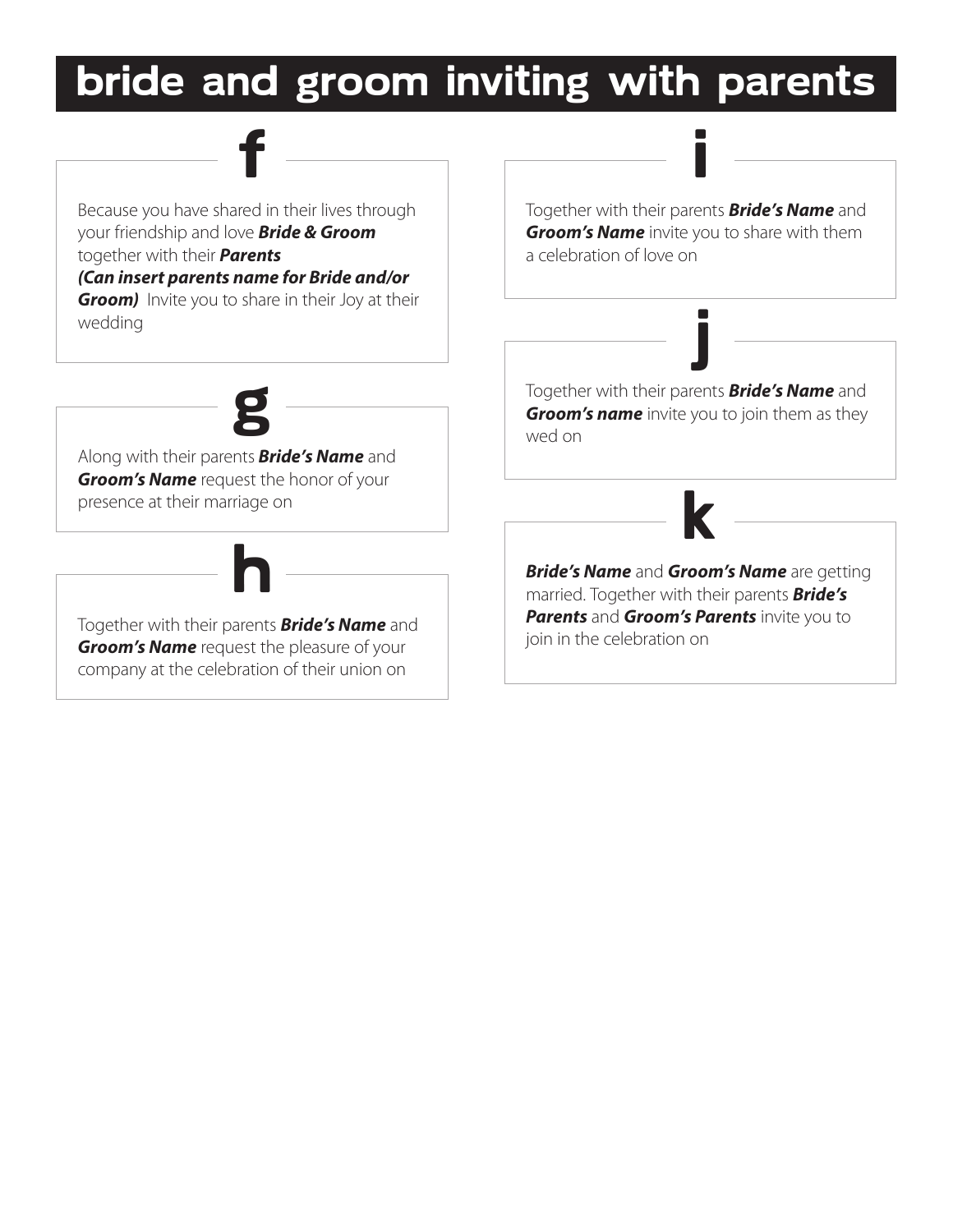## bride and groom inviting

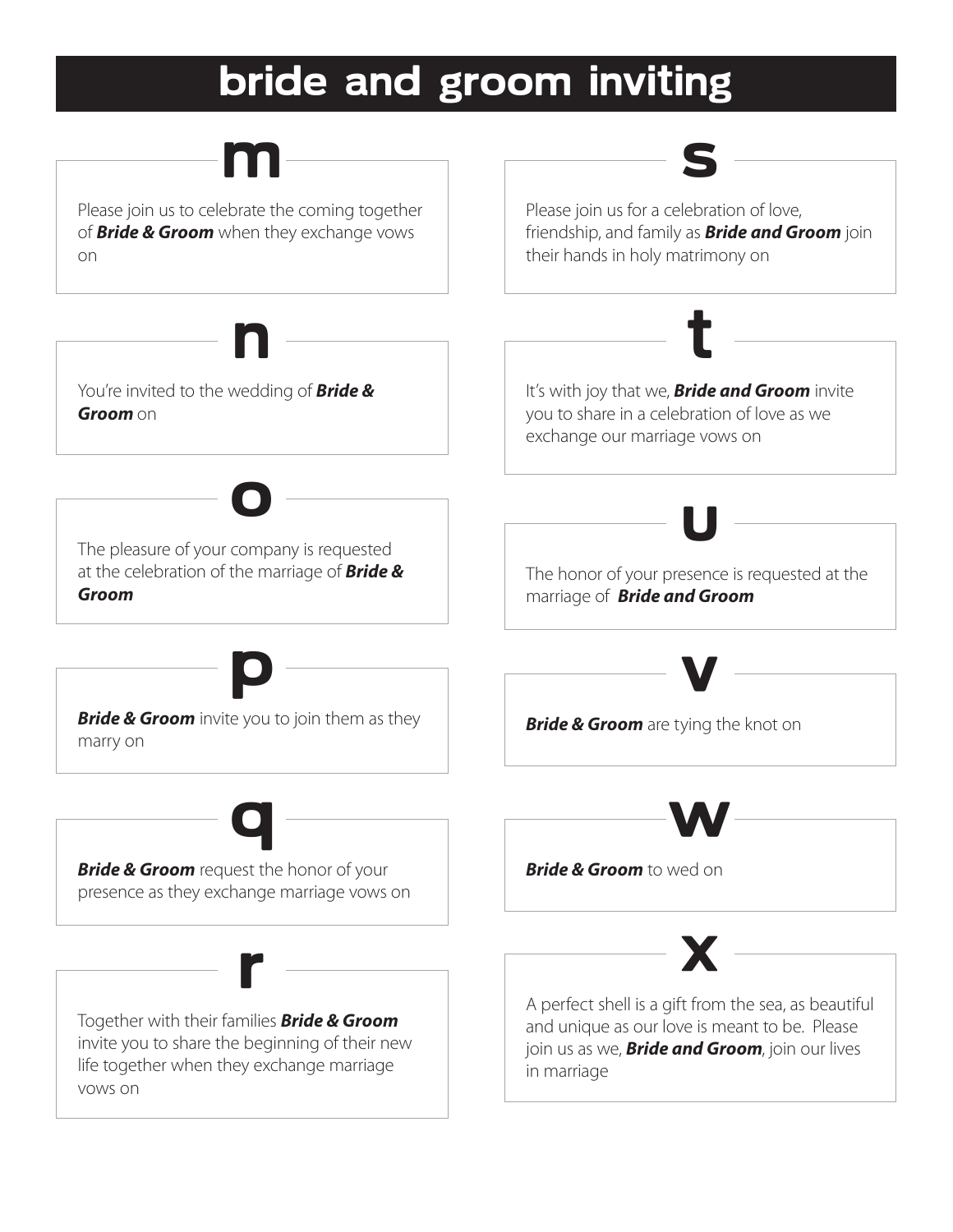# $y \longrightarrow \alpha$ aa

Two lives, two hearts joined together in friendship united forever in love. It is with joy that we, *Bride and Groom*, invite you to share in a celebration of love as we exchange our marriage vows



We've decided on Forever … and forever begins when we, *Bride and Groom*, unite in marriage on **Bride & Groom** joyfully invite you to share in their happiness as they unite in marriage